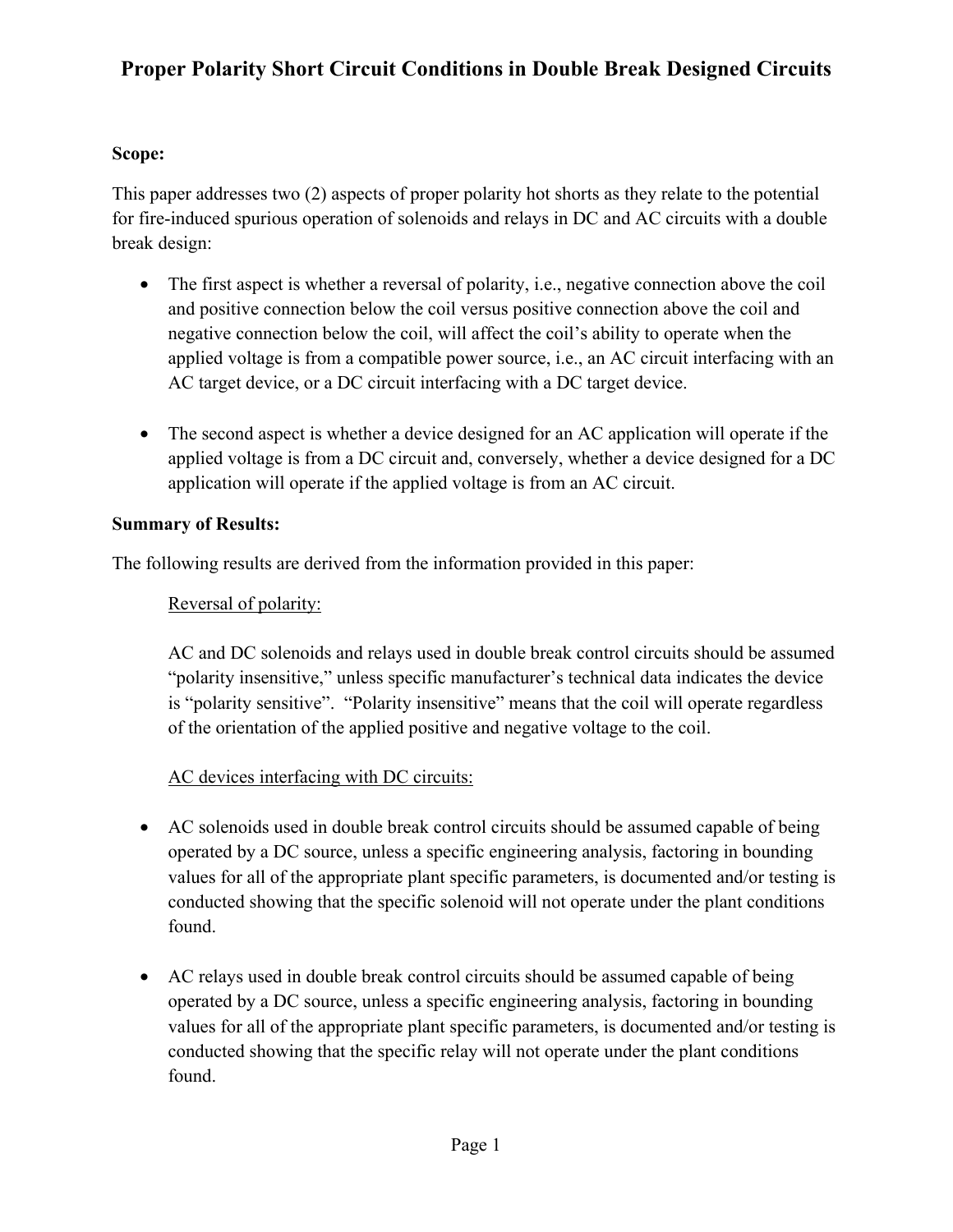## DC devices interfacing with AC circuits:

- DC solenoids used in double break control circuits should be assumed capable of being operated by an AC source, unless a specific engineering analysis, factoring in bounding values for all of the appropriate plant specific parameters, is documented and/or testing is conducted showing that the specific solenoid will not operate under the plant conditions found.
- DC relays used in double break control circuits should be assumed capable of being operated by an AC source, unless a specific engineering analysis, factoring in bounding values for all of the appropriate plant specific parameters, is documented and/or testing is conducted showing that the specific relay will not operate under the plant conditions found.

## **Background:**

Several portions of this report refer to "proper polarity" hot shorts as a particular mode of circuit failure, and thus this phrase deserves some discussion and clarification. The term "proper polarity" indicates that, in order for a spurious operation to occur, two concurrent hot shorts of opposite polarity must occur. Further, these two concurrent hot shorts must involve both polarities of an aggressor power source such that a suitable voltage is impressed across the target end device, thereby creating a complete path for actuating current to flow. Depending on the specific characteristics of the circuit designs, i.e., both the target and aggressor circuits, the potential for the spurious operation could be supplied through either a GFEHS or, even a ground as is the case for a grounded AC aggressor circuit. The term proper polarity hot short is used in this discussion to represent all of these circuit failure mode interactions. The proper polarity hot short failure mode generally requires special consideration for double-break circuit designs; that is, circuits where connections to the end device (e.g., a solenoid valve or relay) are opened on both polarities of the end device as part of the control or isolation design. Double break designs include:

- Control switches or relays that open two sets of contacts in the control circuit, one set in each leg of the end device circuit.
- Fuses pulled from both legs of a single break control circuit. (This is a pseudo-double break design.)
- Two-pole circuit breaker opens both legs of the control circuit. (This is a pseudo-double break design.)

A proper polarity hot short can result when aggressor conductors (source conductors) of each polarity concurrently make contact with their respective conductor for the end device. This case,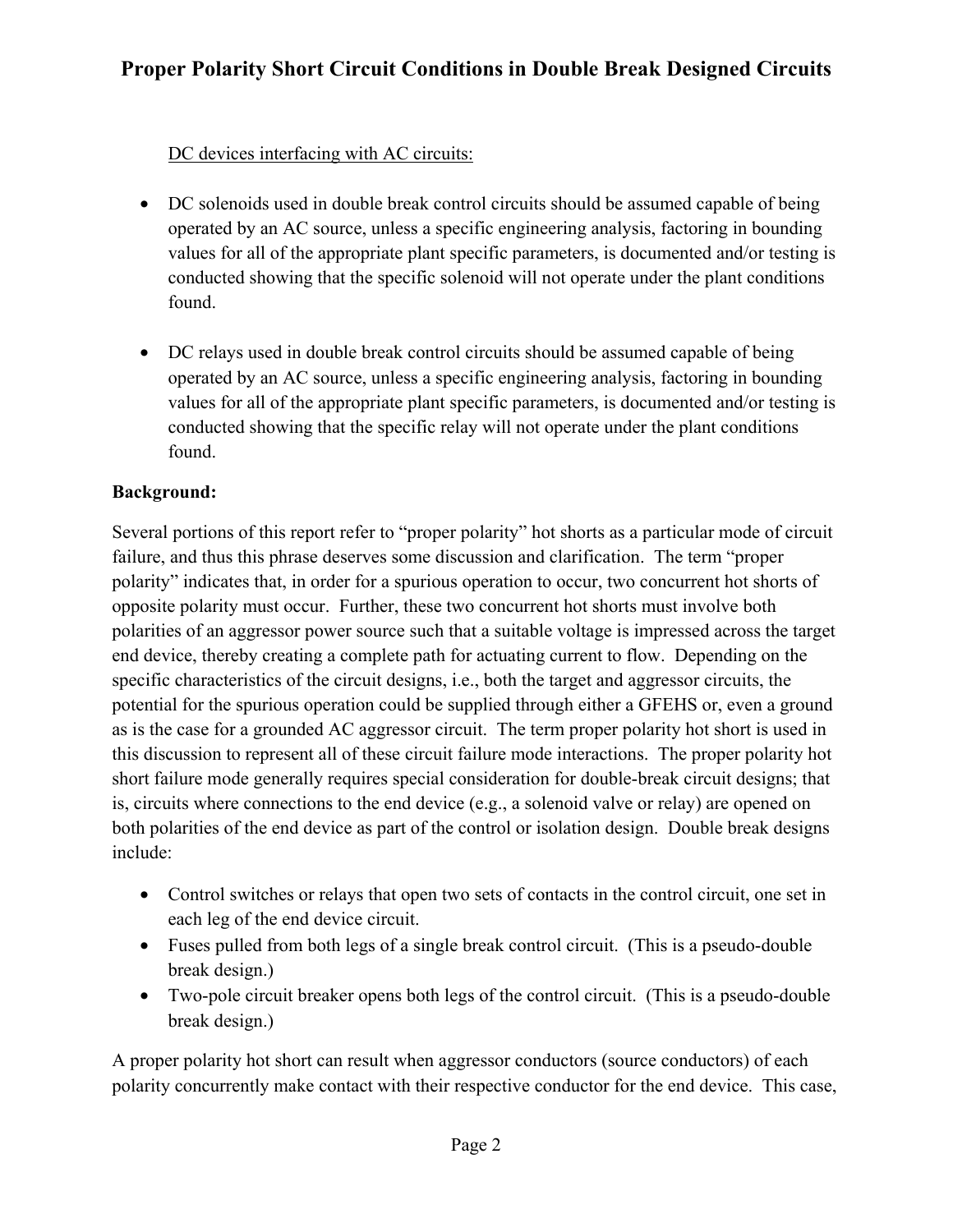as shown in the figures below, represents the most often visualized case for the proper polarity hot short failure mode.

## **Discussion:**

• Proper Polarity Aspect #1: [AC circuits to AC Devices; DC circuits to DC devices]

Based on a review of the manufacturer's literature on solenoids, neither AC nor DC solenoids and relays are polarity sensitive, i.e., the coil will operate regardless of the orientation of the applied positive and negative voltage to the coil. [Reference: ASCO "Engineering Principles" and "installation" literature]. This is an inherent characteristic of the principle coil design. In some special cases, DC solenoids are, however, designed to be "polarity sensitive." This type construction is generally limited to very low DC voltage designs that incorporate voltage suppressors for basic circuit protection against transients. From readily available manufacturers' literature, this design feature appears to be used only for solenoids rated 24 VDC or below.

Hence, proper polarity shorts can also occur from a pair of hot shorts whose polarity is reversed from that normally anticipated for the end device under normal operating conditions.



Proper Polarity [Normally Anticipated Configuration]

This reverse polarity configuration, as shown below, will still be considered "proper polarity" since it has the same functional impact of producing a spurious operation.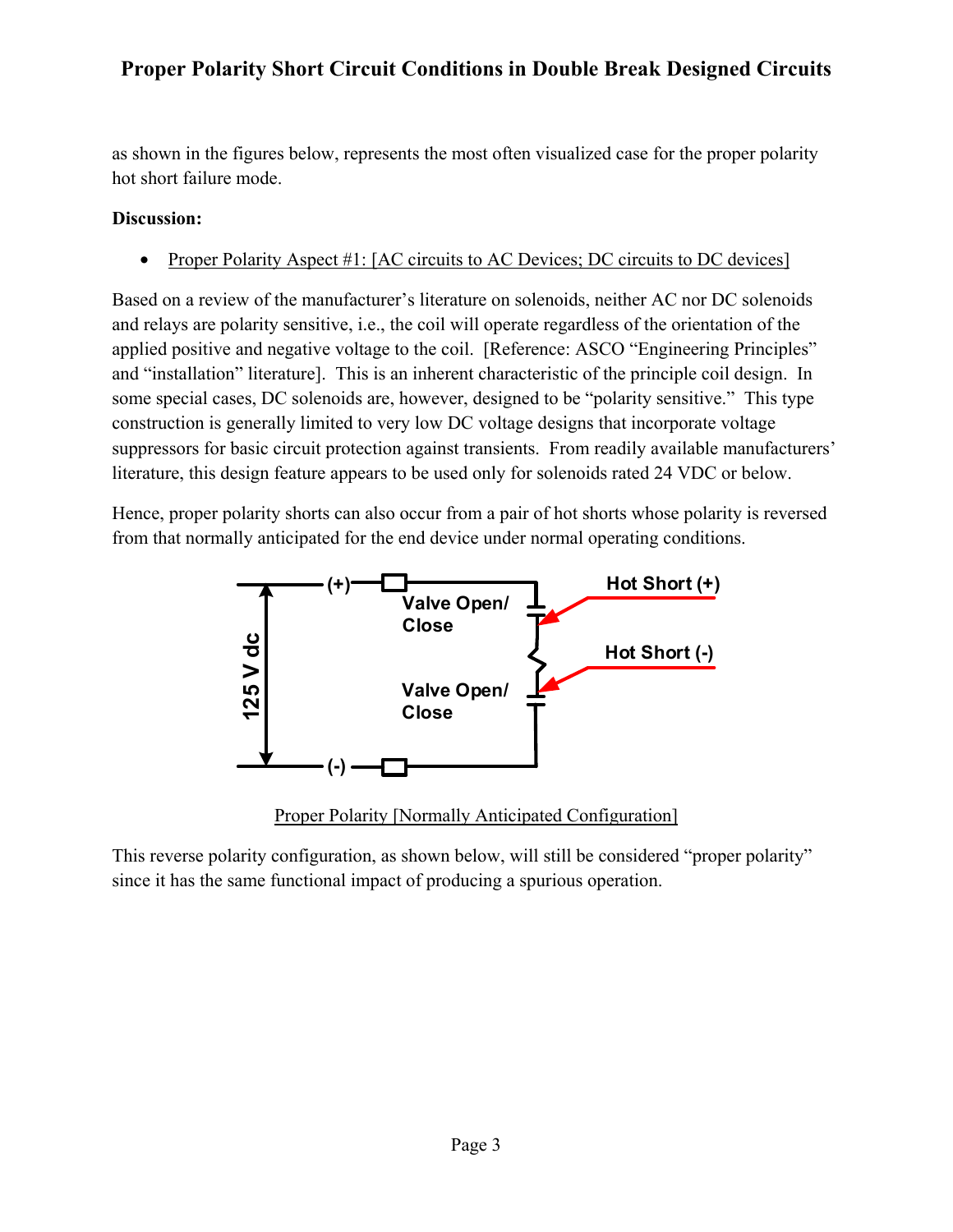

Proper Polarity [Reverse Polarity Configuration]

The illustrations shown above are for a 125 VDC ungrounded circuit, but the principles could also apply to other circuit types, e.g., ungrounded AC from a CPT, or distributed ungrounded AC as shown generically below.



#### Generic Proper Polarity Potential Configurations

#### • Proper Polarity Aspect #2: [DC circuits to AC Devices; AC circuits to DC Devices]

AC and DC solenoids are electrically engineered to operate under specific voltage conditions. Given the somewhat random and inconsistent conditions caused by fire-induced circuit failures, it is highly unlikely that the conditions produced in a fire environment can duplicate, with any predictability, the specific design conditions for which these devices are designed. In addition to the design differences between AC and DC solenoids or relays as discussed below, there are other secondary effects between AC and DC voltage that reduce the likelihood of a spurious operation of the coil. Inrush currents and opening transients are very different between AC and DC coils due to the inductive effect of AC. The air gap between coil and central core also has an impact on operating performance. Finally, DC voltage can cause residual magnetism in AC coils, which can lead to improper operation during switching.

Most basically, however, AC and DC solenoids are designed differently to account for the different impedance characteristics exhibited by the coil when AC and DC voltage is applied. Under AC voltage, a coil has both a resistive and inductive element  $(Z = X<sub>1</sub> + R)$ ; under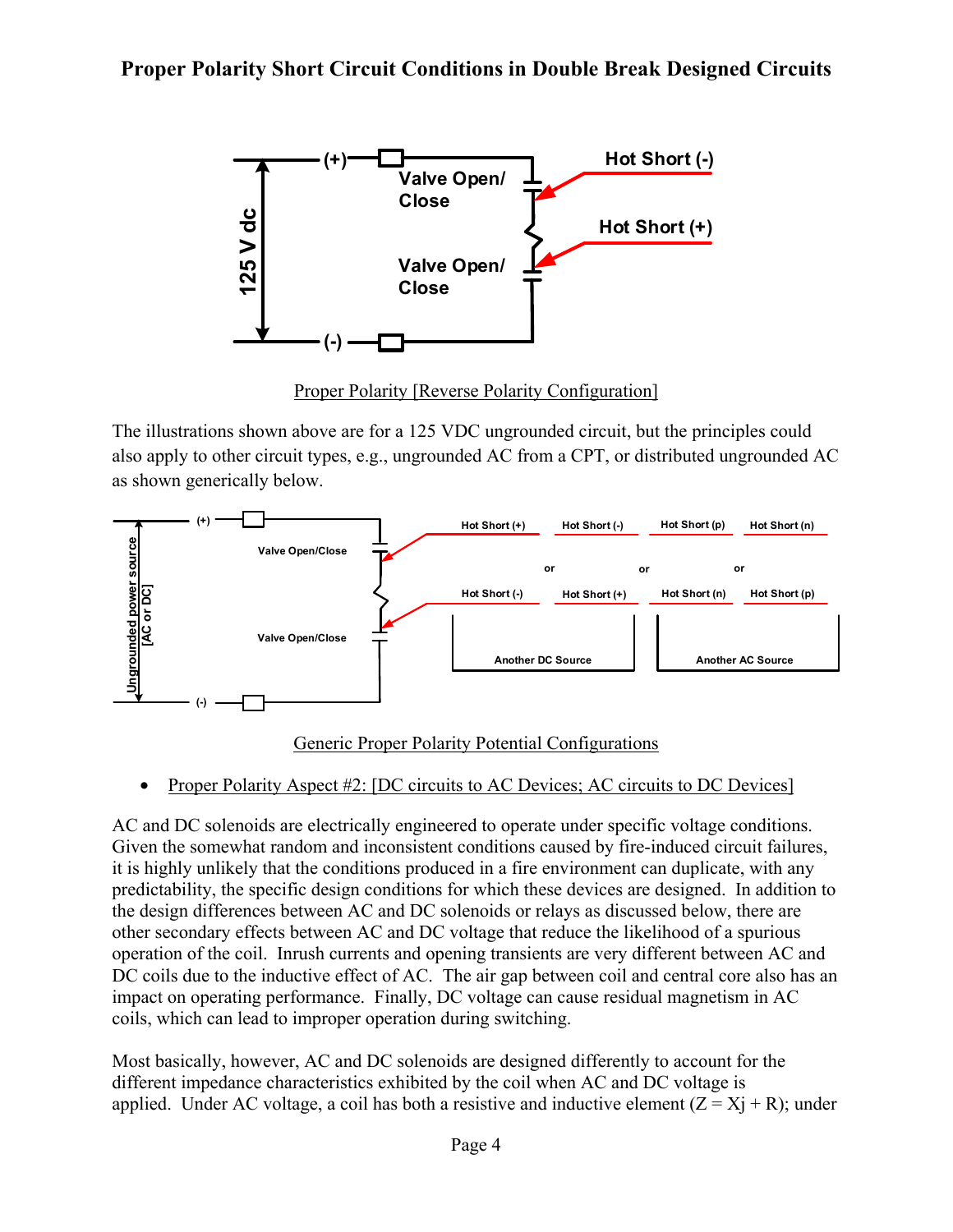DC voltage the exhibited impedance is only the resistive element  $(Z = R)$ . Thus, DC voltage will produce much higher current flow over the equivalent AC voltage (i.e., same voltage with very different impedances). Since the force produced in the magnetic field is a function of current, DC voltage will produce a greater force than equivalent AC voltage, i.e. lower coil impedance under DC voltage produces higher current, which in turn produces greater force ( $P = I^2 R$ ).

Based on the above principle, a coil designed for a DC application would require a higher applied AC voltage to produce an equivalent force. Depending on the solenoid design and the counter force produced by the reset spring, an equivalent AC voltage may or may not be able to overcome the spring force. From available documentation, it appears that an AC voltage will typically not be able to overcome spring force in a DC solenoid of the same voltage class (e.g., a 120 VAC hot short is not likely to cause a 125 VDC solenoid to pick up). Despite this, it is possible for higher AC Voltages to be present, e.g., 208 VAC; 277 VAC. Although these higher voltages do not, by any means, guarantee a 125 VDC solenoid will operate should it come into contact with a conductor from one of these higher voltage circuits, they do present the possibility that spurious operation could occur. Operation of a DC solenoid by a conductor from an AC circuit requires a coincidental combination of a sufficient number of factors that, although theoretically possible, it is considered to be of low likelihood. Some of the coincidental factors required for the interaction described above to occur include considerations such as: (1) sufficient fire damage to the conductors feeding the DC solenoid to allow an interaction with conductors of one or more adjacent cables; (2) the presence of conductors of an adjacent cable(s) at a voltage level complimentary to the required power characteristics of the solenoid; (3) sufficient fire damage to the conductors of the adjacent cable(s) that allow it to interface with the conductors supplying the solenoid without first going to ground; (4) insulation resistance characteristics at the interface between the fire damaged conductors that provide a current transfer path consistent with the characteristics required for the operation of the device. Despite the low likelihood of these conditions occurring, due to the wide range of available DC solenoids available, the occurrence cannot be ruled out. As such, operation of a DC solenoid by a conductor from an AC circuit should be assumed unless a specific engineering analysis, factoring in bounding values for all of the appropriate plant specific parameters, is documented and/or testing is conducted showing that the specific solenoid will not operate under the identified plant conditions.

Based on the above principle, a solenoid designed for AC application would require a much lower applied DC voltage to produce equivalent force. In the case of equivalent DC voltage applied to an AC solenoid, the likely failure mode is that the significantly higher current flow for equivalent DC voltage will cause an over temperature condition that will burn out the coil, in some cases rather quickly. Although coil burnout under the conditions postulated could occur, factors such as the timing of the burnout and insulation resistance of the fire-induced short on the postulated aggressor conductor make it impossible to predict that coil burnout in a prescribed period of time is assured. Furthermore, the fire induced short impedance could lower the DC voltage applied to the coil, making the coil burnout less likely. Thus, it must be assumed that DC voltage applied to an AC solenoid will cause it to energize. Accordingly, operation of an AC solenoid by a conductor from a DC circuit must be assumed unless a specific engineering analysis, factoring in bounding values for all of the appropriate plant specific parameters, is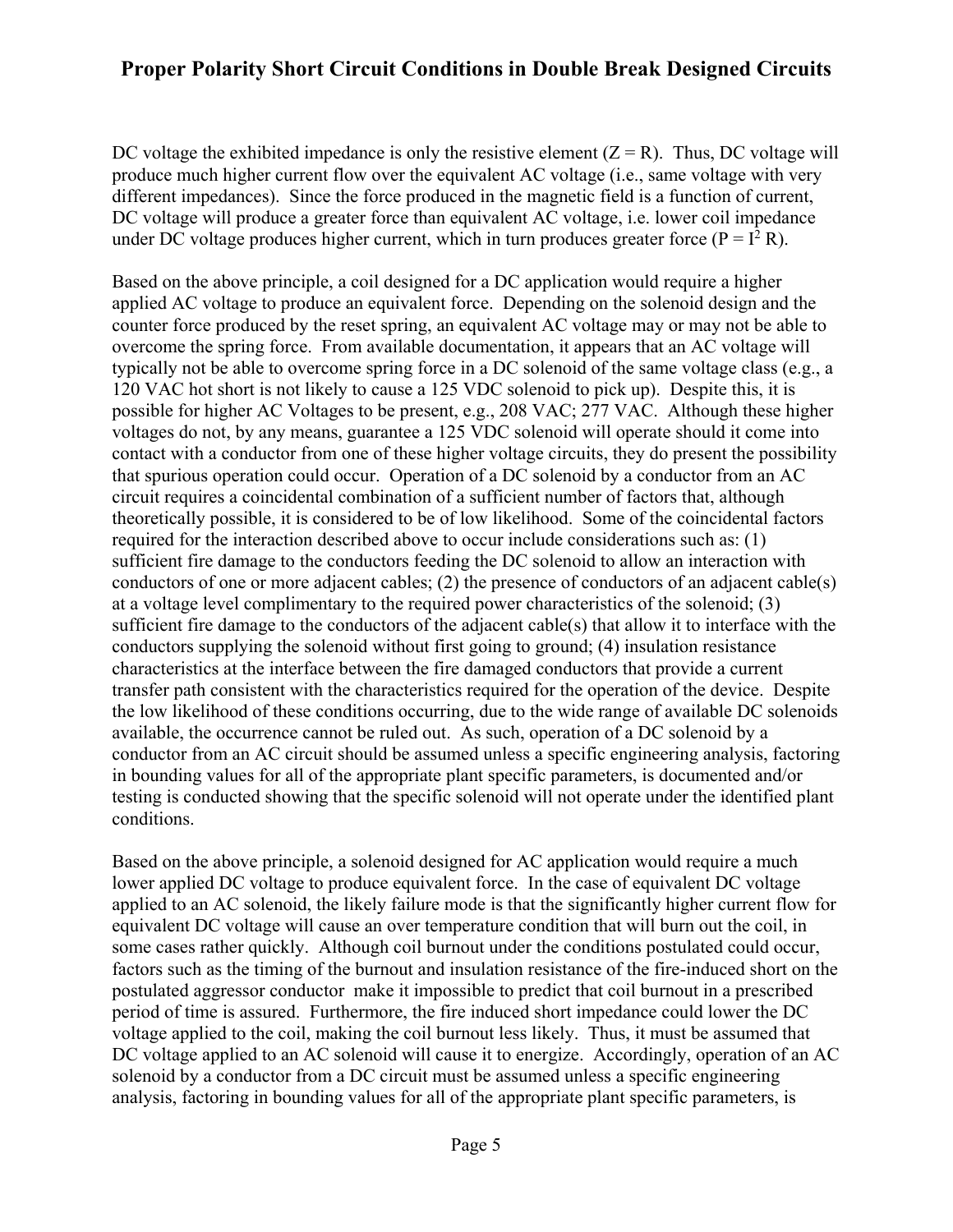documented and/or testing is conducted showing that the specific solenoid will not operate under the identified plant conditions.

The recommendations provided above for AC and DC solenoids are also applicable to AC and DC relays used in control circuits for safe shutdown components in operating nuclear power facilities.

When operating a DC relay from an AC source the alternating current decreases to zero every half cycle, which results in the relay armature releasing every half cycle. This continual movement of the armature not only causes a "buzz," but will result in the contacts rapidly opening and closing (i.e., relay chatter) as the armature moves. Depending on the characteristics of the device being operated and the circuit itself, this relay chatter could result in the spurious operation of the device. Should the device be a latching device, a permanent change of state could occur. Additionally, if the relay manufacturer uses a shading ring (or shading coil) on the top of the relay core, the shading ring could compensate for the cycling effect described above. When a shading ring is used an AC source could be capable of operating a DC relay coil. Based on these considerations, for any safe shutdown components using DC relays, the construction of the DC relays, the characteristics of the device to be operated, and the circuit characteristics itself should be reviewed to assure that the AC source is incapable of operating the DC relay. In the absence of this review, it should be assumed that an AC source can operate the DC relay.

Similarly to the AC solenoid discussion above, sustained operation of an AC relay from a DC source is impractical without reducing the DC voltage to a level less than the AC rating of the relay. For similar reasons to those cited for an AC solenoid, however, it should be assumed that operation of an AC relay by a conductor from a DC circuit can occur unless a specific engineering analysis, factoring in bounding values for the appropriate plant specific parameters, is documented and/or testing has been performed showing that the specific relay will not operate under the plant conditions found.

#### **Conclusions:**

The following conclusions can be drawn from the discussion documented above. The accuracy of these conclusions has been verified by discussion with a Technical Representative from, at least, one component manufacturer. The Technical Representative advised that, based on the wide range of component products available, definitively ruling out any of the occurrences discussed above is not possible and, in fact, depending on the product being tested, these types of occurrence have been observed during bench testing of components.